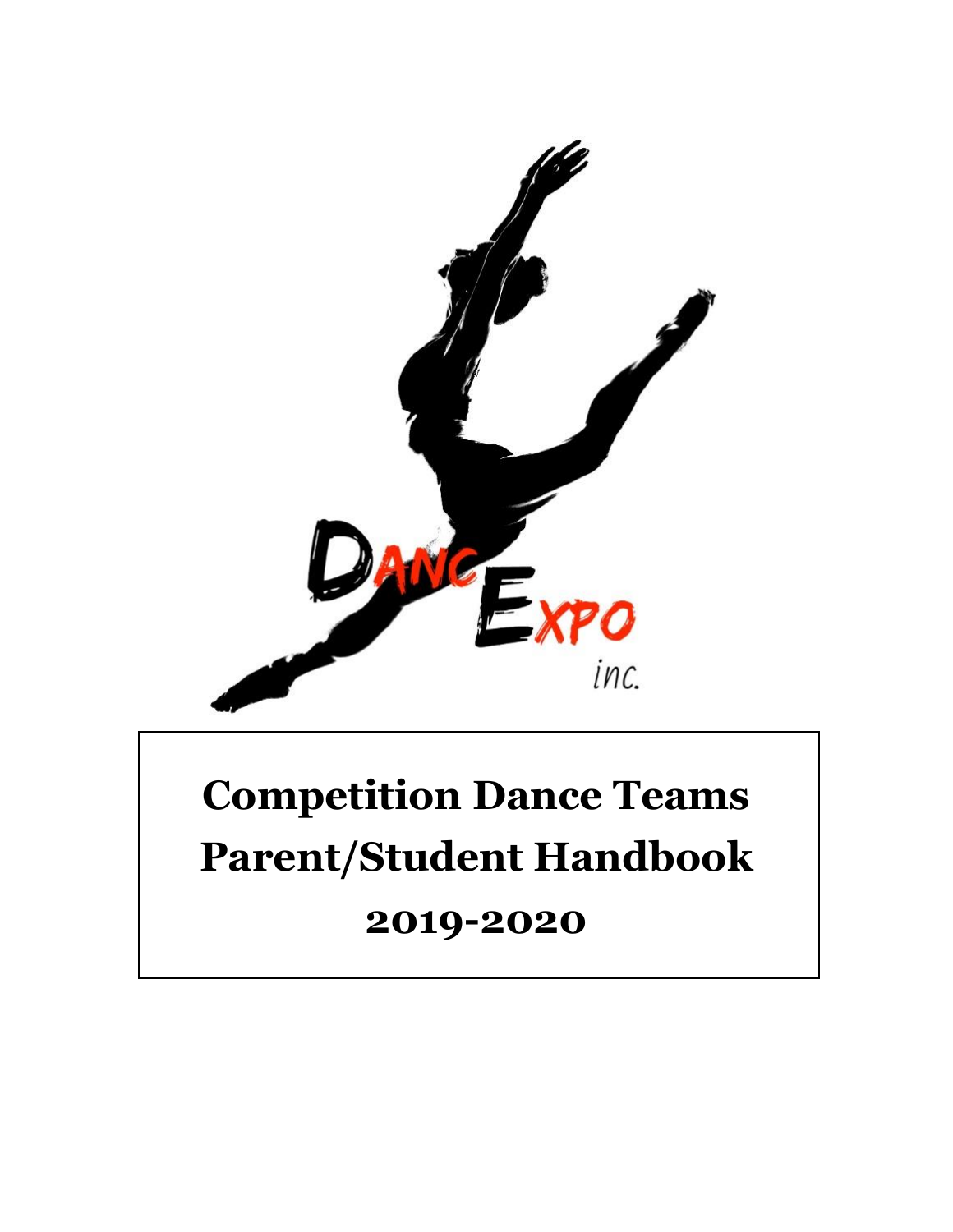#### **A competitive dance team is designed for the serious dancer who is highly motivated in the performing arts. Those selected for team will need to possess the following:**

- Be self‐motivated and able to self‐evaluate
- Have solid technical and performance skills
- Strong desire to grow and develop as a dancer
- Have a sense of humor, bright smile, and positive attitude
- Have respect for the team, staff, and parents
- Show support for the studio and fellow dancers

#### **The Competition Experience:**

It is important to understand that the "competition" aspect of being a member of a Competitive Dance Team should be considered a "performance" opportunity. Competition results are strictly a subjective opinion, and each dancer's growth should not be completely gauged by their scores or achievements at competitions. It is important to keep competition experiences positive, and most importantly, be proud of the growth and development that takes place within your dancer. Team members are not in competition with each other. Students are encouraged to strive to improve themselves and to work to their full capacity. Each dancer is uniquely different, each with their own strengths and weaknesses and each brings their own talent to the team.

#### **Attendance/Late Arrivals:**

Attendance is mandatory for all dance classes. The studio tries its best to be flexible and accommodating with conflicts due to school and/or important family activities. However, by becoming a member of a team, you have agreed that this is a priority in your schedule. Missed classes for any reason other than illness must be approved in advance. Student absences will be recorded. If more than 3 unexcused absences have occurred, it is possible the dancer may not be able to compete in the competition OR they may be required to take some private lessons at a cost to catch up. Students must arrive on time for class or earlier. Missing the first part of class causes the students to become behind on stretching and warming up which can lead to injuries. More than 3 late arrivals may result in additional classes assigned by the competition teachers to make up for the lost time. Being part of the competition team requires a full team effort and attendance is very important for all dancers. Dance teachers do understand that they are dealing with busy children and socially active teens with many school demands; being a well-rounded individual is important, however, when it comes to participation on a competitive team, skills are constantly being taught....students must be present!

#### **Required Classes:**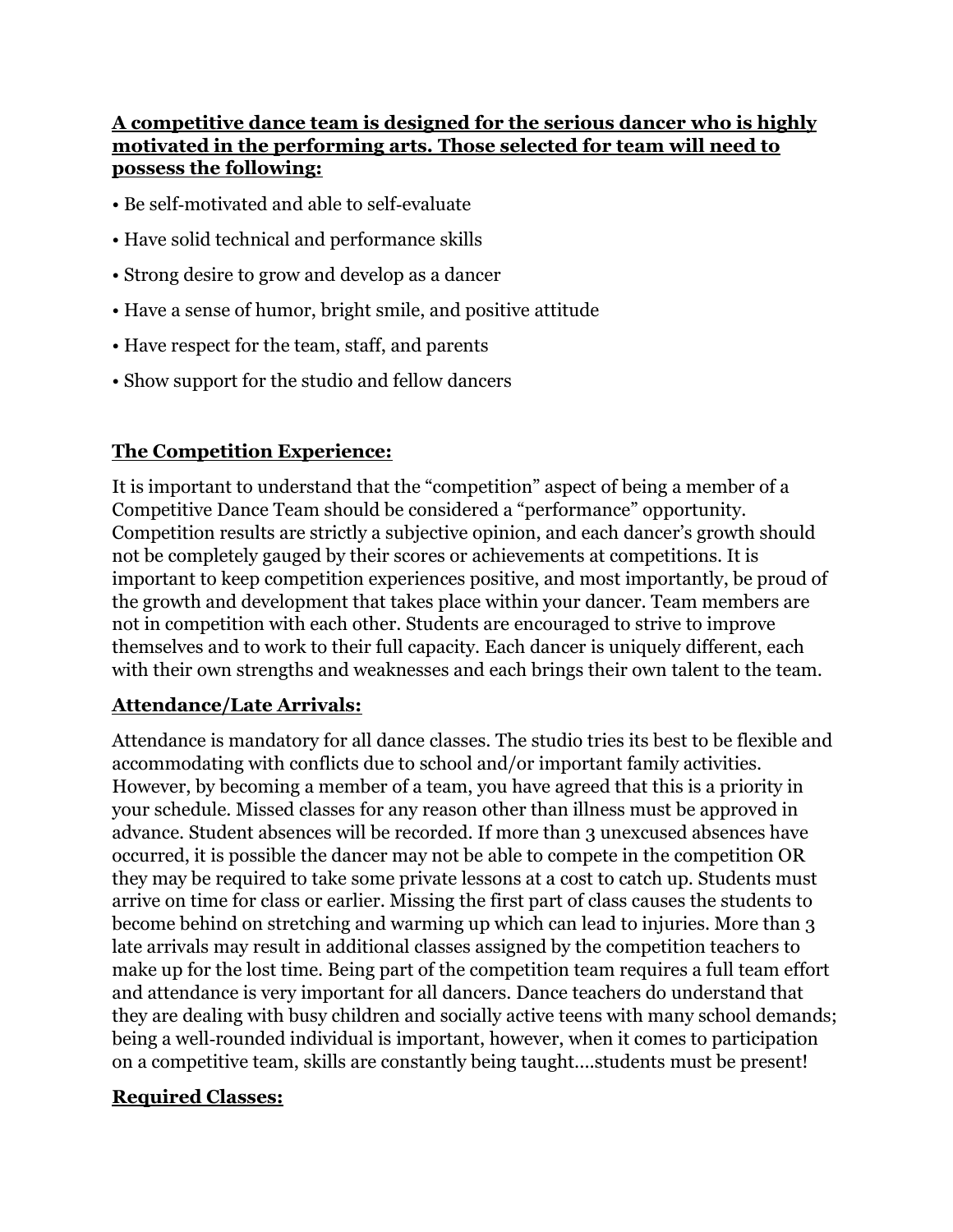Each dancer is required to take a certain set of classes based on which team they are a part of (X-Factor, X-Cel or X-Treme Team). Team specific schedules can be picked up at the front desk. If you have questions or concerns about your child's ability to meet their set schedule, please set an appointment to meet with Miss Shari to discuss options.

#### **Specialty Solo/Duo/Trio Requirements**

If your child is selected for a solo, duo, and/trio, the choreographer will arrange practice times separate from regular classes.

#### **JUDGING**

Every competition has different criteria for judging routines. The four basic things that routines are ALWAYS judged on are:

1.Technique:

The reason for all those extra ballet techs and stretch/strength classes is TECHNIQUE!

This includes:

- pointed feet
- turn‐out
- extensions
- proper execution of turns
- use of plié
- placement of hands

#### *\*TECHNIQUE IS ALWAYS AT LEAST 50% OF A ROUTINE'S SCORE, SO GET TO THOSE BALLET CLASSES!!*

*2.* Overall Performance Quality

How well each student knows their routine and how well they entertain the judges and audience with it. Also, in this area, is the use of facial expression to convey the "feeling " of the routine.

3. Choreography

Here the TEACHER is judged! Choreography scores are based on appropriate choice of music and costumes, use of stage, difficulty of routine and how well the movement in the dance relates to the music. This is often the smallest portion of the overall score.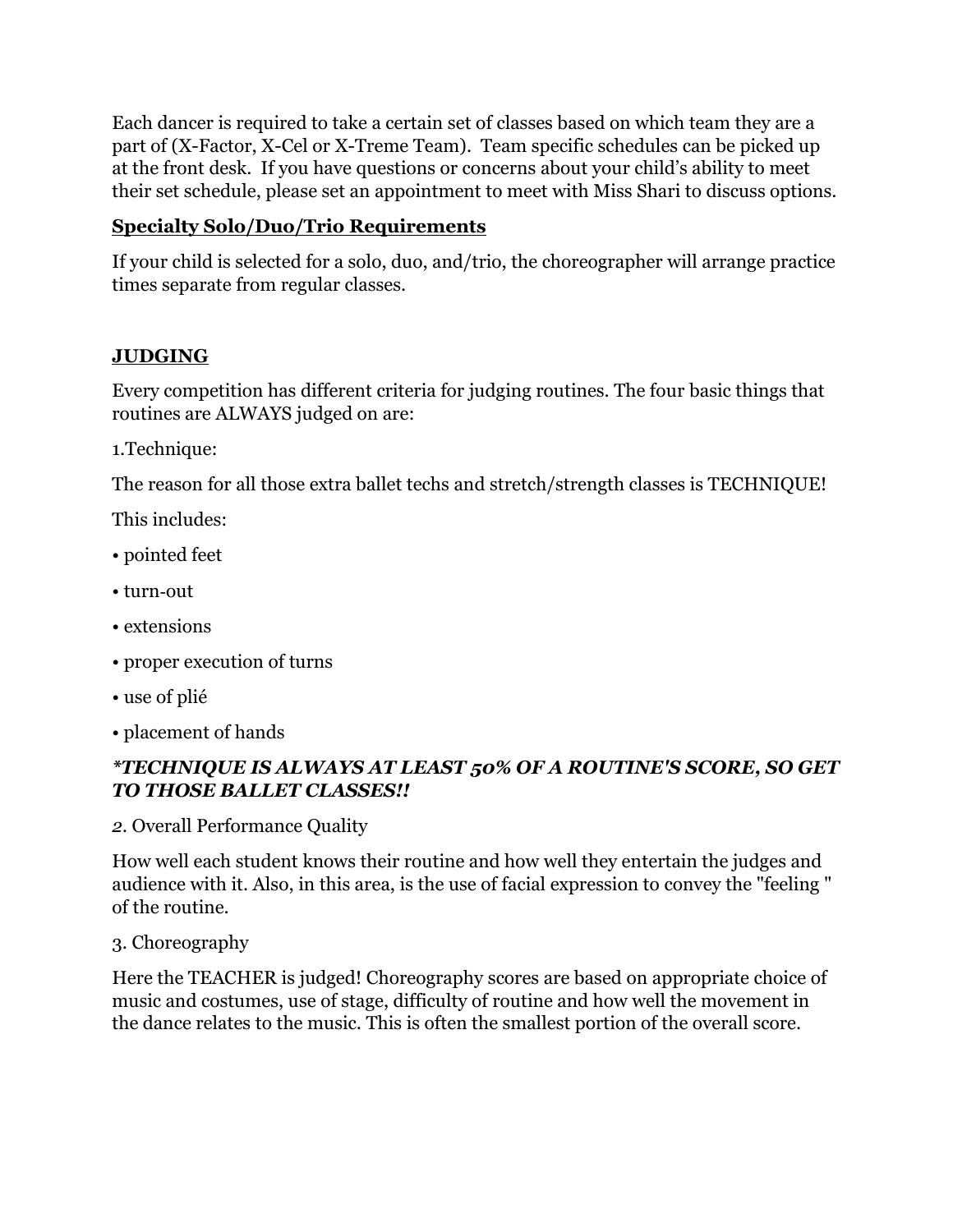#### 4. Appearance

This pertains to costume fit, whether undergarments are showing, neatness of hair and make- up. Hats and hair pieces must be securely attached and, if performing in a group, consistently placed. Costumes will be tested BEFORE the first competition to determine if adjustments are needed. This is non‐negotiable for all students and all teams, including solos/duets/trios. Double check that you have the proper bra/tights/shoe for each dance. Wardrobe malfunctions can bring down a score very quickly!

#### **Awards:**

Awards Ceremonies are usually held a few times each day of competitions and are the MOST FUN time of the weekend! Students are required to wear their team jackets on stage for all award ceremonies that they attend. They are required to attend all award ceremonies for the teams that they are on but students often like to go on stage for others.

Awards are the time to:

- Hoot and holler (parents AND dancers)
- Take pictures
- Sit back and relax.

\*The most important thing to remember about awards is that ALL scores are the opinions of 3 or 4 judges.

#### **Trophies/Prizes:**

Solo trophies are kept by the individual who earned them. Duo/Trio/Group trophies will be brought to the studio. The representative from the group who went up to accept the award is responsible for ensuring that it gets to the coach who is attending. Cash prizes: Any cash prize awarded at a competition for groups will go to the studio. Any cash prizes awarded for a solo will go to the soloist. Any cash prize awarded to a duo or trio will be split between those dancers. Any cash prizes awarded for choreography will go to the choreographer.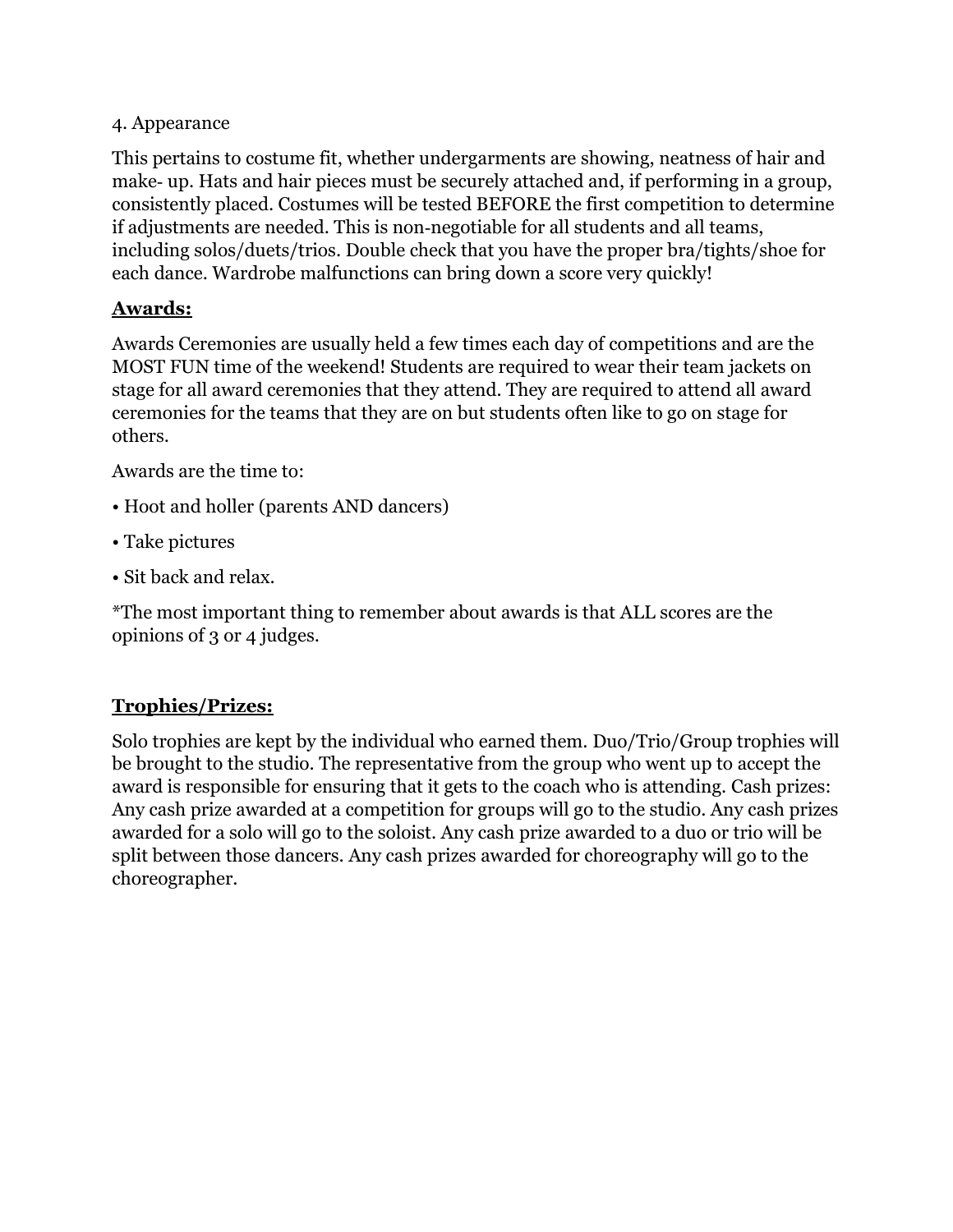#### **Financial Commitment**

Being in a program such as this requires a certain financial commitment. Competitive teams not only have to plan for monthly tuition, but also costume, choreography, and competition fees. We encourage each dancer to be proactive in their efforts to fundraise and or seek out sponsors to help meet these costs.

#### **Fees**

Team members may select their own choreographer for solos. The choreographer that a student chooses will have their personal fee, this will be paid directly to the choreographer. It is the responsibility of the parent/student to be aware of the fee and to insure full payment prior to the start of the choreography. DancExpo, Inc. team members will receive 8 hours of studio time to master their choreography. For studio dancers needing additional time for rehearsing their routines they can use "open floor" time when available at no cost. If no "open floor" time is available, they must book studio time with the front desk at a cost of \$20.00 an hour. If you need further assistance in selecting a choreographer, please schedule a time with Miss Shari to discuss.

#### **Competition/Convention Entry Fees**

You will be given a convention and competition schedule at the beginning of the season. Each dancer's competition costs vary based on their age, the size of the group performing each dance, and the number of dances the dancer is participating in. If your monthly company fees are not paid in a timely manner it may result in your dancer's performances not being entered in the competition.

#### **Travel/Hotel Expenses**

Every effort is made to select competitions that will provide our dancers and their families with the best experience possible. While we try to select "local" competitions, there are some instances where a competition will require some travel and hotel expenses. These expenses are at the cost of the families. The studio does not provide compensation for such expenses.

#### **Required Company Jacket**

Each team member is required to purchase a company jacket. Prices will be available at the front desk.

#### **Costume Expenses**

Costume charges are additional. Each dance that your child participates in will require a costume purchase. These prices will be provided once they are set. If you quit or are asked to leave a team, you are required to leave your costumes at the studio for another person to fill your spot. This is not negotiable. Your costume will be returned to you at the end of the season.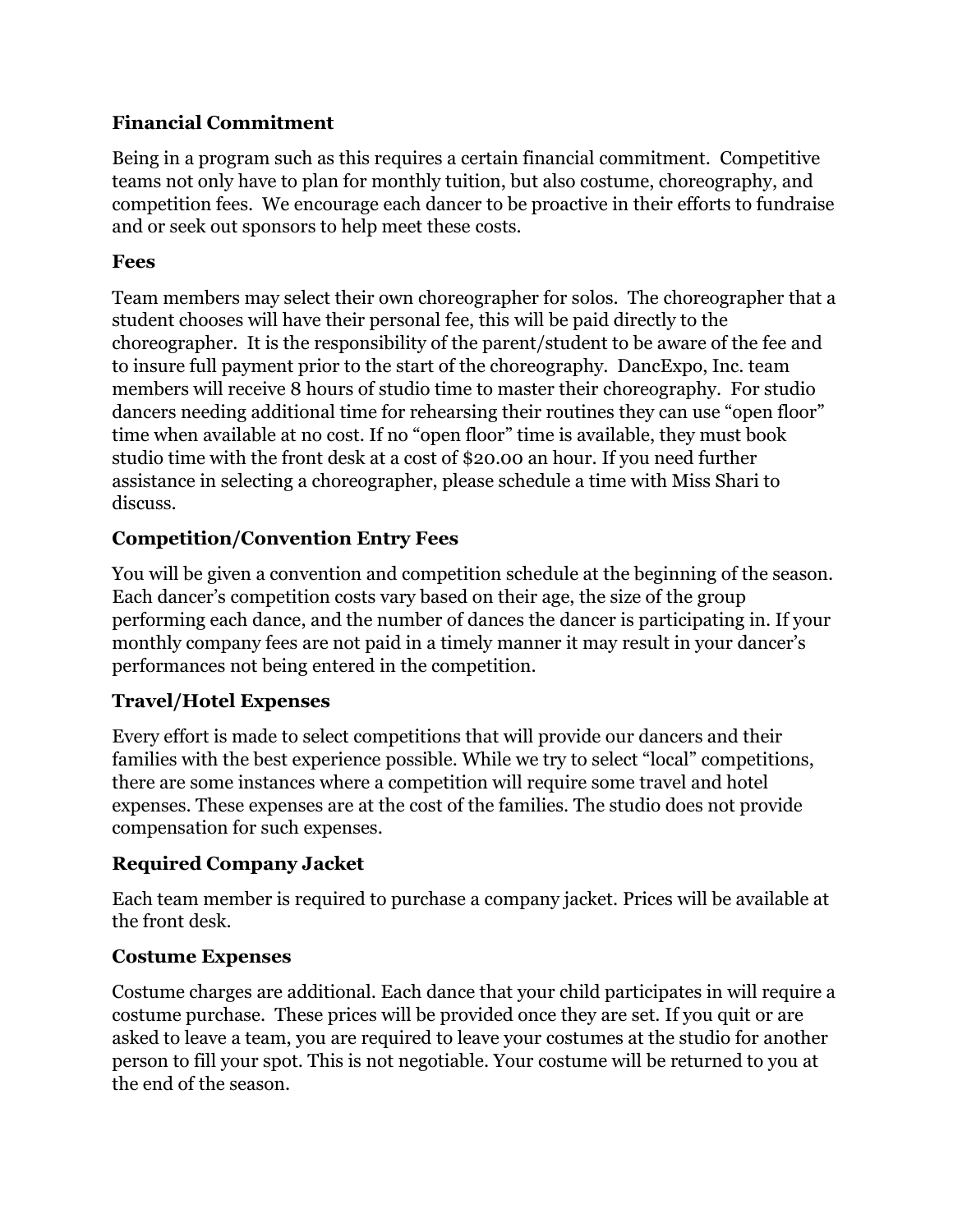#### **Fundraising**

Competition teams often require a lot of fundraising and sponsorship. Individual fundraisers and sponsorships will go directly to the student's personal account. Studio fundraisers will be for a specific purpose and will be used towards studio needs. We are a non-profit studio; our mission is to give our students the best opportunity to succeed. We will focus on giving them the best equipment, instructors, and performance opportunities. The dancers are expected to be fully involved in fundraising because it is for them after all.

Please remember that while you are fundraising you are representing DancExpo, Inc. and you are to follow everything laid out in this handbook regarding etiquette, respect, and professionalism.

## **Etiquette / Code of Conduct**

#### **PURPOSE:**

The purpose of the DancExpo, Inc. Competitive Dance Teams is to provide students with an opportunity to participate in an activity and develop sportsmanship, character, and competitiveness. Participation on the Dance Team is a privilege, not a right. As a member of the team you represent your studio; and your conduct and actions on the dance floor, in the audience and in the community should not deviate from the regulations set forth in our Code of Conduct. Team members must show determination, dedication, and desire to be a productive member of this team.

#### **CONDUCT RULES:**

We always expect for our dancers to uphold age appropriate and respectful behavior. If your actions are not deemed appropriate and respectful and do not coincide with this organization's guidelines you will be denied participation on the Dance Team.

#### **SOCIAL MEDIA and STUDIO ETIQUETTE:**

This policy is not meant to be taken personally or lightly. If you post negative things on Facebook, Twitter, Instagram, etc. or exhibit behavior reflecting negatively on our studio, we will consider this ground for probation or suspension from the company. This includes the behavior of the parents. If we are in a public situation (competitions, performances, conventions, etc.) the expectation is that you will conduct your behavior responsibly. Remember you are a representative of DancExpo, Inc. If there are situations that need to be addressed, please remember that we can handle those upon return to the studio. In a public forum, it is unacceptable. Our goal is to foster a healthy competitive team environment. With so many personalities, we realize that conflicts may arise, but we must be respectful of one another. Be kind to one another. There is no room for personal conflicts amongst the team. Do not bring them to the dance studio. It is hard to stop gossip among students and parents altogether, but we do not want it to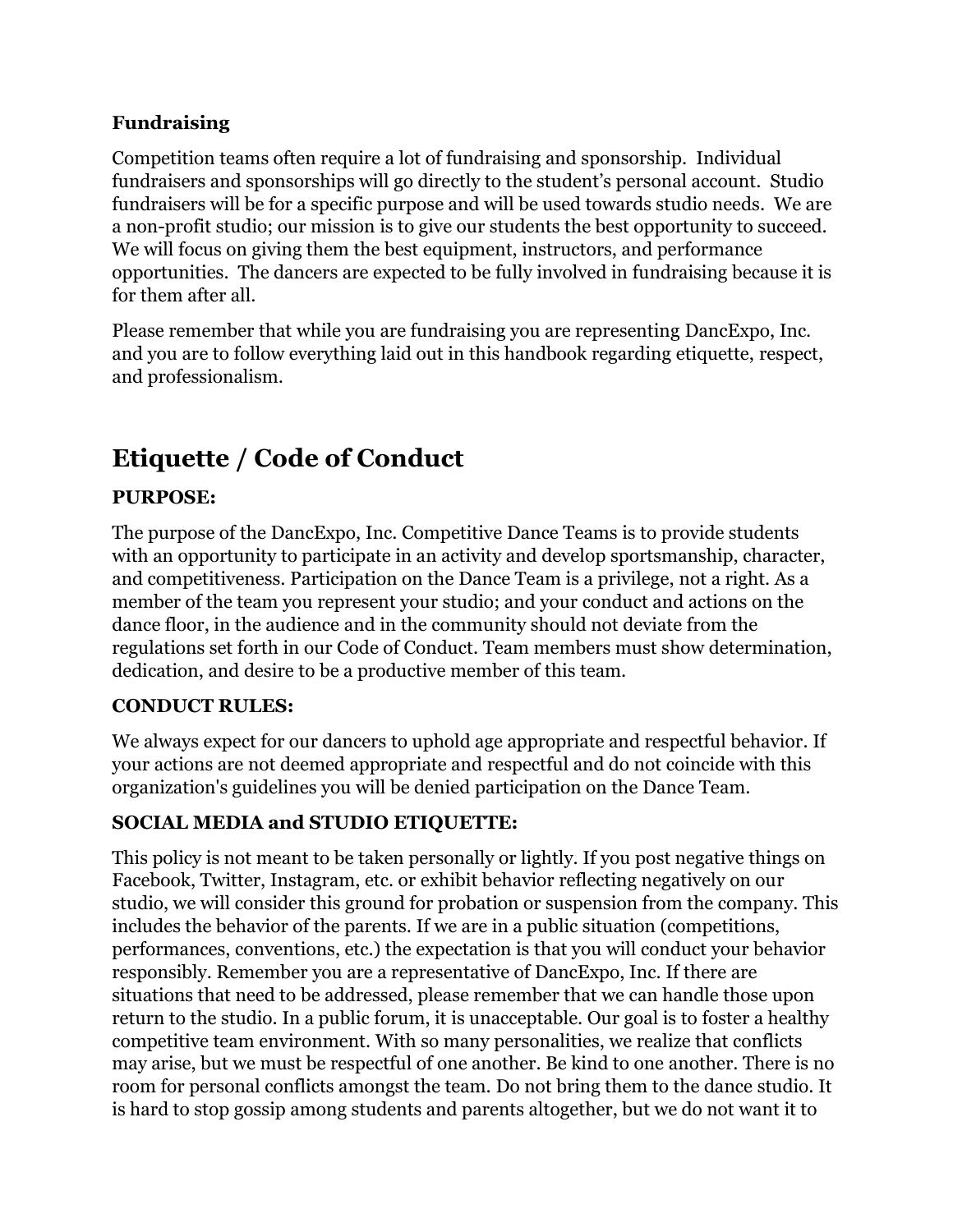become destructive. If you have a problem with a parent or another student, please try to resolve it with the person you are having the issue with. If it cannot be resolved contact the Director to discuss your concerns and the proper corrections will be made.

## **Dance Competition Etiquette:**

#### **1) Sportsmanship**

One thing you must remember is that every single dancer works very hard to perform. Every parent wants their child to do well and be noticed. Every dance teacher works diligently so that their students perform to the best of their ability. Everybody at a dance competition has at least all of that in common. Therefore, YOU, as a student, parent, or teacher should clap for every single dance and every single award given if you are present in the auditorium. Dancers, you would want to be clapped for, so do the same for others. Appreciate the art not just when YOU are being recognized. Parents set the example. Tell your children in advance how important it is to wish others good luck and clap for other dancers. Parents try not to live vicariously through your dancer. Instead, appreciate every child for putting effort into their hobby.

#### **2) Backstage**

A. In reference to sportsmanship, wish the dancers before you and after you; "good luck". When dancers come off stage, tell them that they did a "good job". These words cost you no extra effort. In fact, you may even make a few friends. It doesn't matter what studio they are from. They need encouragement just as you would. Your efforts will most likely be noticed and very appreciated.

B. Do not block the wings to watch. Dancers often have wing changes, props, and/or run off after the dance. If you are sitting in the wings, you are in the way. It's as simple as that. Be at least 3 feet away from the wings. If you are the next dance, you will most likely have time to enter the wings while you are being announced.

C. Be quiet. I know dancers get nervous backstage. However, that's no reason to start laughing uncontrollably loud. Saying "shhhhhh" is a lot louder than tapping a person and whispering to them to remind them to hold the volume down.

D. Know your dance and be aware of your space. Do not decide to practice your entire dance backstage. Movement backstage is extremely distracting to the dancer. Not to mention, dangerous. You could hurt yourself and others. Stretching backstage usually means you're in the way. Instead, consider stretching in the dressing room.

#### **3) Dressing Rooms**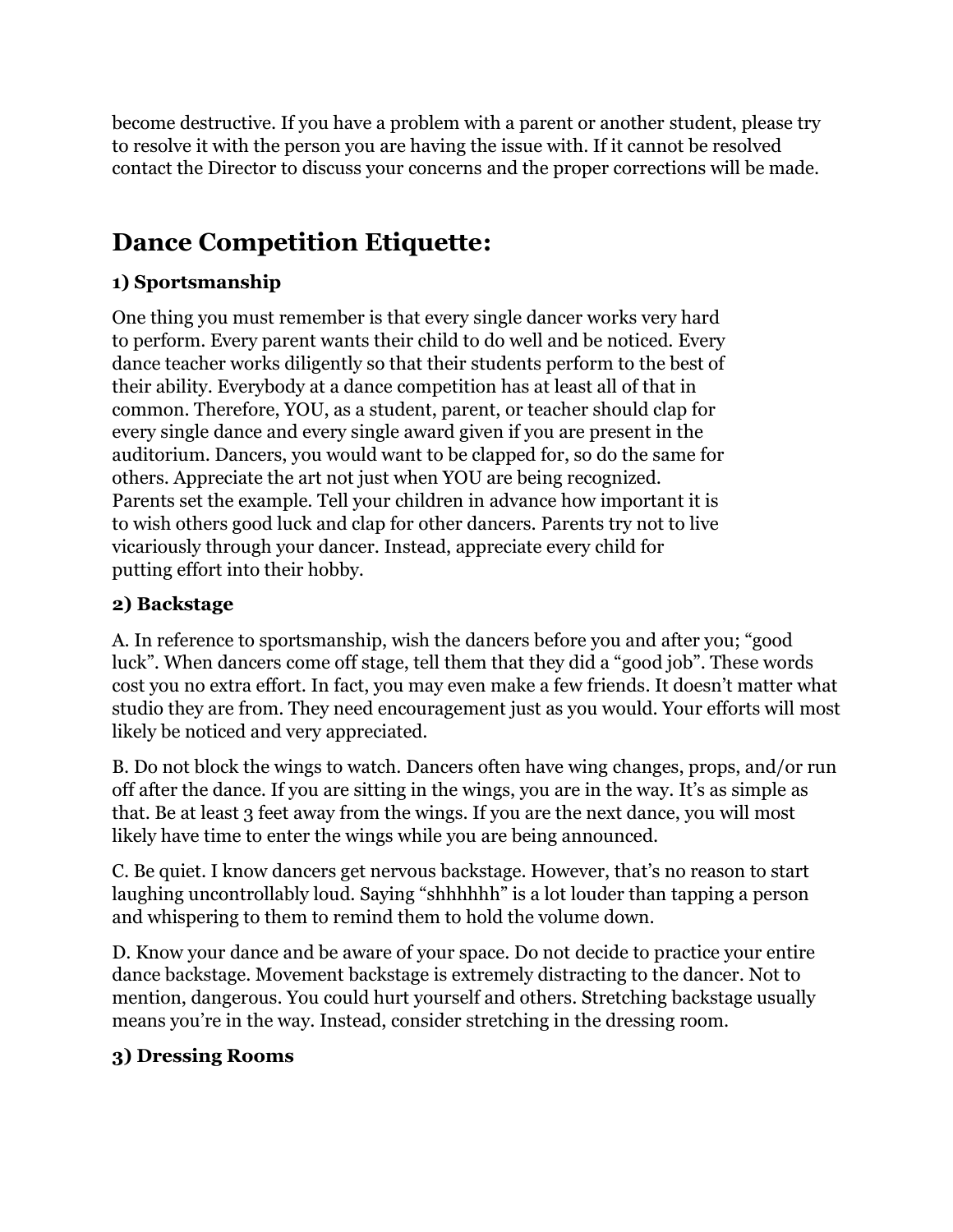It's common for studios to segregate themselves in the dressing rooms. That's fine. However, be mindful of everyone's space. Throw your trash away. Don't touch anything that isn't yours. Don't practice dances full out.

#### **4) Schedule**

Most competitions will schedule numbers in between yours or accommodate costume changes. Either way, competitions prefer to stay on schedule. If you have a decent number of dances close together, do your best to make it backstage a few numbers beforehand. If a competition runs late, it's usually the fault of dancers' changes and that time adds up. It's up to the dancer to change quickly and report backstage. Don't make the backstage manager have to come find you. If you have 5-10 dances in between your numbers, now is not the time to check your cell phone, watch dances from the audience, run your dance, or sit back and relax. Change and wait backstage. Most costumes changes can be done in about 5 minutes or less if a dancer is really making the effort.

#### **5) Awards Ceremony**

A. Even at the awards ceremony, you are performing. You are on stage. Do not bring your cell phone with you. Your texts and Facebook status of your results can wait a few minutes.

B. Leave room for the judges (or whoever is handing out awards) to walk. If you are asked to move over, please do so. There is plenty of room available.

C. We know you're tired by this point, but you can be energetic for a few more minutes. This means clap for EVERYONE. Refer back to #1.

D. When accepting an award, an improper response would be to grab the award and walk away. A more acceptable response is a handshake, and ALWAYS a "Thank You". It doesn't matter if you get a bronze or a platinum. It's nice to show your gratitude toward the judges for taking the time to evaluate you.

#### **6) Competition**

Competitions aren't just about the trophies. Competitions are about bettering yourself and challenging yourself. Therefore, you should participate in all of the available workshops and seminars at competitions. You should also take the time to watch dancers from other studios. Also, when you get home, ask your teacher if you can see the critiques so you can fix your mistakes for the future.

#### **7) Attitude**

While a certain amount of confidence is required to perform on stage, there is a thin line between confidence and arrogance. Be gracious. Your parents and teachers have worked extremely hard to get you to where you are today. Thank them before patting yourself on the back. Stay grounded, humble, and aware of other dancer's feelings….and after all that, THEN be proud of yourself because everyone else is.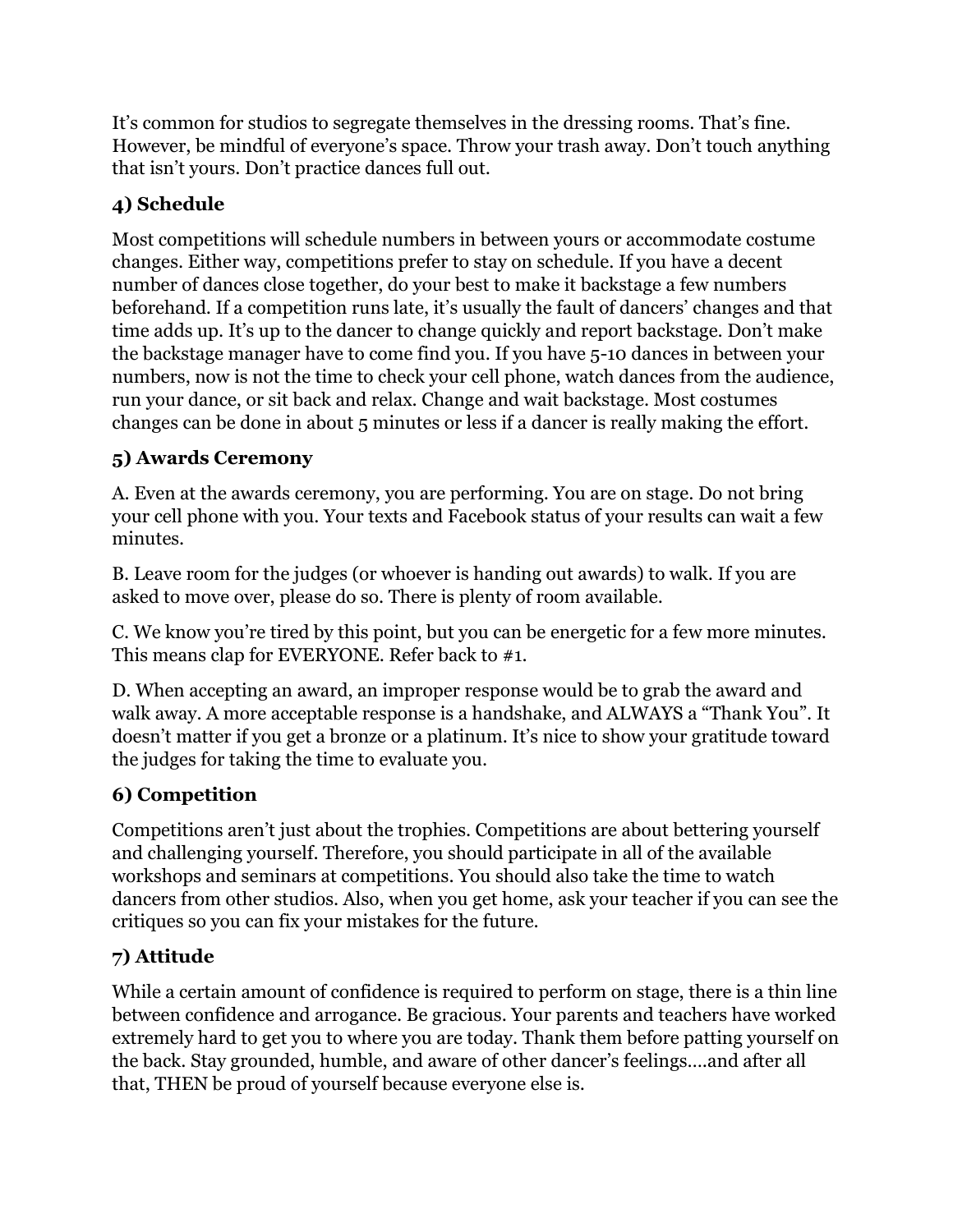#### **8) Etiquette in the Auditorium**

• No videotaping or flash photography of any kind is allowed at dance competitions. It is for the safety of both student and teacher's choreography. It can also cause disqualification. Please turn off your cell phones and enjoy watching the wonderful world of dance.

• Please do not enter or exit during performances, wait until they have completed the routine before leaving your seat. The opening and closing of the doors can be distracting and is disrespectful to the dancer(s).

• Never approach a judge with questions regarding an adjudication or mark.

• Never speak negatively about another dancer/routine, you never know whose family is

sitting next to you. Be kind and respectful.

## **We look forward to another amazing season!**